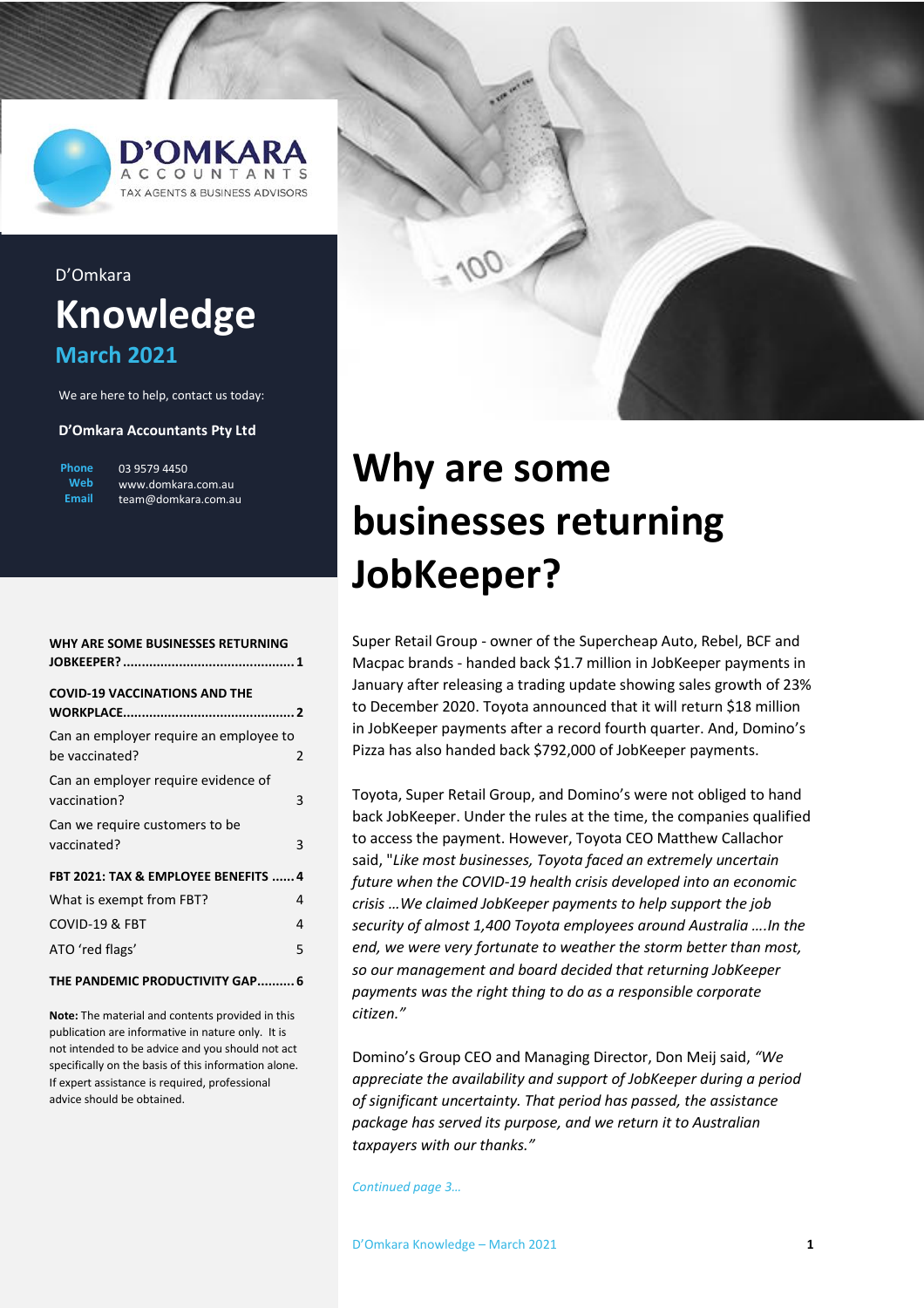# <span id="page-1-0"></span>**COVID-19 Vaccinations and the Workplace**

**The first COVID-19 vaccination in Australia rolled out on 21 February 2021 preceded by a wave of protests. With the rollout, comes a thorny question for employers about individual rights, workplace health and safety, and vaccination enforcement.**

The rollout, managed in phases, is expected to complete by the end of 2021 (you can check you[r eligibility here\)](https://covid-vaccine.healthdirect.gov.au/eligibility). While the Australian Government's [COVID-19 vaccination policy](https://www.health.gov.au/sites/default/files/documents/2020/11/australian-covid-19-vaccination-policy.pdf) states that vaccination *"is not mandatory and individuals may choose not to vaccinate",* this does not mean that there will not be punitive initiatives for those failing to vaccinate including proof of vaccination to move across borders. Australia for example, already has a precedent with "No Jab, No Play" policies in place to access child care payments (the ability to object to vaccination on non-medical grounds was removed from 1 January 2016).

There are currently no laws or public health orders in Australia that specifically enable employers to require their employees to be vaccinated against coronavirus. However, it is likely that in some circumstances an employer may require an employee to be vaccinated.

## <span id="page-1-1"></span>**Can an employer require an employee to be vaccinated?**

For most employers, probably not. The Fair Work Ombudsman, however, states that there are *"limited circumstances where an employer may require their employees to be vaccinated."* These are:

• **The State or Territory Government enacts a public health order** requiring the vaccination of workers (for example, in identified high-risk workplaces or industries).

- **An agreement or contract requires it** some employment agreements already require employees to be vaccinated and where these clauses exist, they will need to be reviewed to determine if they also apply to the COVID-19 vaccine.
- **A lawful and reasonable direction** employers are able to issue a direction for employees to be vaccinated but whether that direction is lawful and reasonable will be assessed on a case by case basis. It's more likely a direction will be "reasonable" where, for example, there is an elevated risk such as border control and quarantine facilities, or where employees have contact with vulnerable people such as those working in health care or aged care.

If an employee refuses to be vaccinated on nonmedical grounds in a workplace that requires it, standard protocols apply. That is, the employer will need to follow through with disciplinary action - there are no special provisions that enable suspensions or stand downs for employees who refuse to be vaccinated against COVID-19.

*Continued over the page…*

# **Quote of the month**

"Knowledge is of no value unless you put it into practice."

*Anton Chekhov*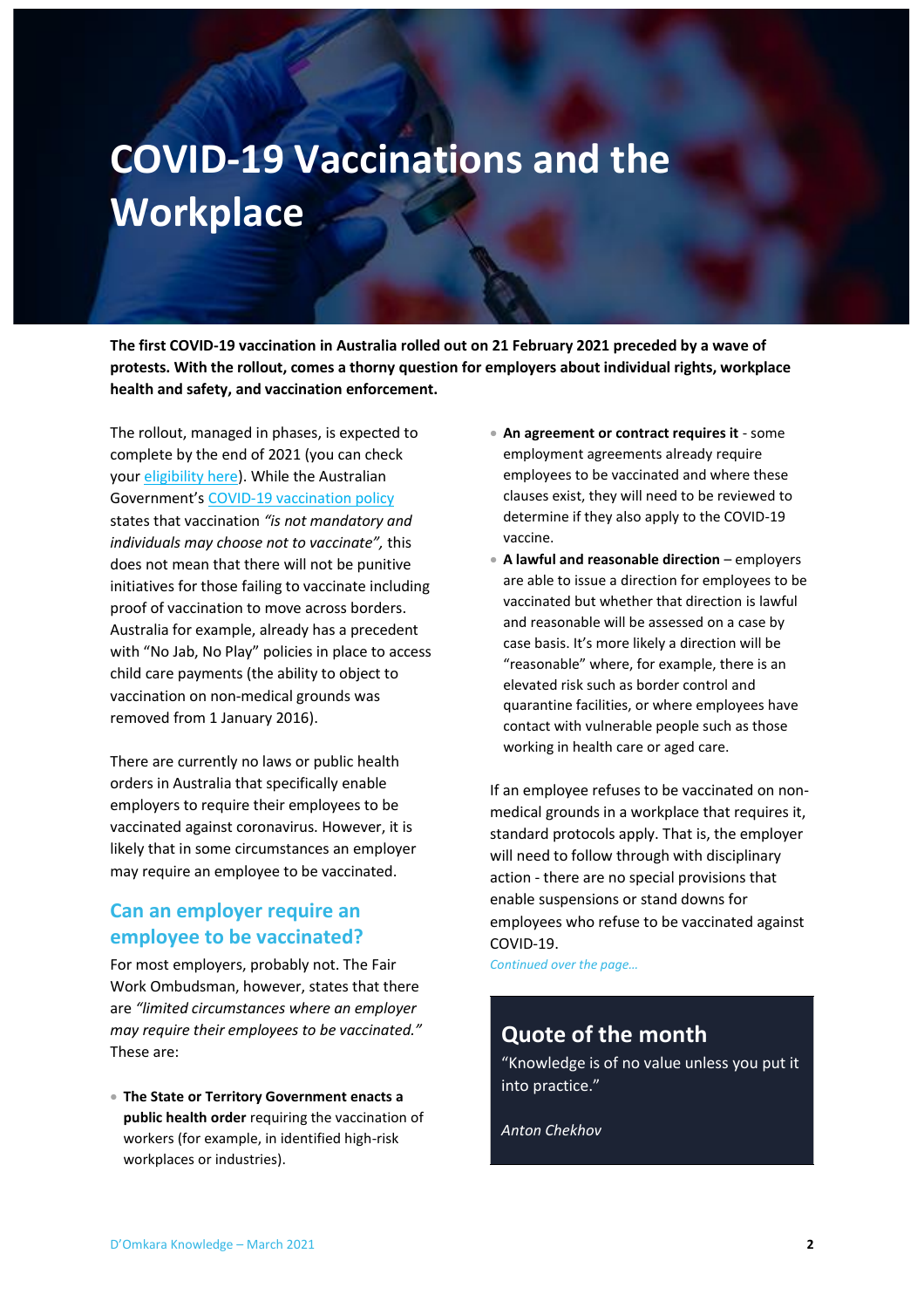## <span id="page-2-0"></span>**Can an employer require evidence of vaccination?**

In general, an employer can only require evidence of vaccination if they have a lawful and reasonable reason to do so. Requesting access to medical records and storing data of an individual's medical information will also have privacy implications (see th[e Office of the](https://www.oaic.gov.au/privacy/guidance-and-advice/coronavirus-covid-19-vaccinations-understanding-your-privacy-obligations-to-your-staff/)  [Information Commissioner](https://www.oaic.gov.au/privacy/guidance-and-advice/coronavirus-covid-19-vaccinations-understanding-your-privacy-obligations-to-your-staff/) for more details).

Your immunisation history is already accessible through your myGov account when it is linked to Medicare. Th[e Express Plus Medicare app](https://www.servicesaustralia.gov.au/individuals/services/medicare/express-plus-medicare-mobile-app) enables you to access this information on your phone.

More details are expected shortly on Australia's "vaccine passport" that will enable the quick identification of an individual's vaccination status. Israel's "Green Pass" for example uses a simple QR code but there are already concerns that it is easily forged.

## <span id="page-2-1"></span>**Can we require customers to be vaccinated?**

Some high risk industries are likely to require customers to be vaccinated or where they cannot be vaccinated, subject to heightened measures such as quarantine and/or testing. Qantas CEO Alan Joyce recently told *A Current Affair*, *"We are looking at changing our terms and conditions to say, for international travellers, that we will ask people to have a vaccination before they can get on the aircraft."* Qantas is expected to release its position middle-to-end 2021 on domestic and international travel.

For employers in high risk industries, it's important to maintain a conversation with employees and consult an industrial relations specialist if your workplace intends to require vaccinations for employees and/or customers. **-End-**

# **Why are some businesses returning**

### **JobKeeper?** *Continued from page 1…*

Companies that received JobKeeper and subsequently paid dividends to shareholders and executive bonuses have come under particular scrutiny, not just by the regulators but by public opinion.

The first phase of JobKeeper did not require business to prove that they had actually suffered a downturn in revenue, just have evidence turnover was likely to drop in a particular month or quarter. For many businesses, early trends indicated that the pandemic would have a devastating impact on revenue. Many also took action and prevented the trend entrenching by actioning plans to protect their workforce and revenue. The fact that business improved, does not impact on initial JobKeeper eligibility. In the first phase of JobKeeper, employers were not obliged to stop JobKeeper payments if trends improved.

Speaking at the Senate Select Committee on COVID-19, ATO Deputy Commissioner Jeremey Hirschhorn stated that the ATO rejected some \$180 million in JobKeeper claims pre-issuance. Approximately, \$340 million in overpayments have been identified. Of these, \$50 million were honest mistakes and will not be clawed back where the payment had been passed on to the employee.

Where the ATO determines that JobKeeper overpayments need to be repaid, they will contact you and let you know the amount and how the repayment should be made. Administrative penalties generally will not apply unless there is evidence of a deliberate attempt to manipulate the circumstances to gain the payment.

Taxpayers can object to the ATO's JobKeeper overpayment assessment. If you are contacted by the ATO, please contact us immediately for assistance and we will work with the ATO on your behalf. **-End-**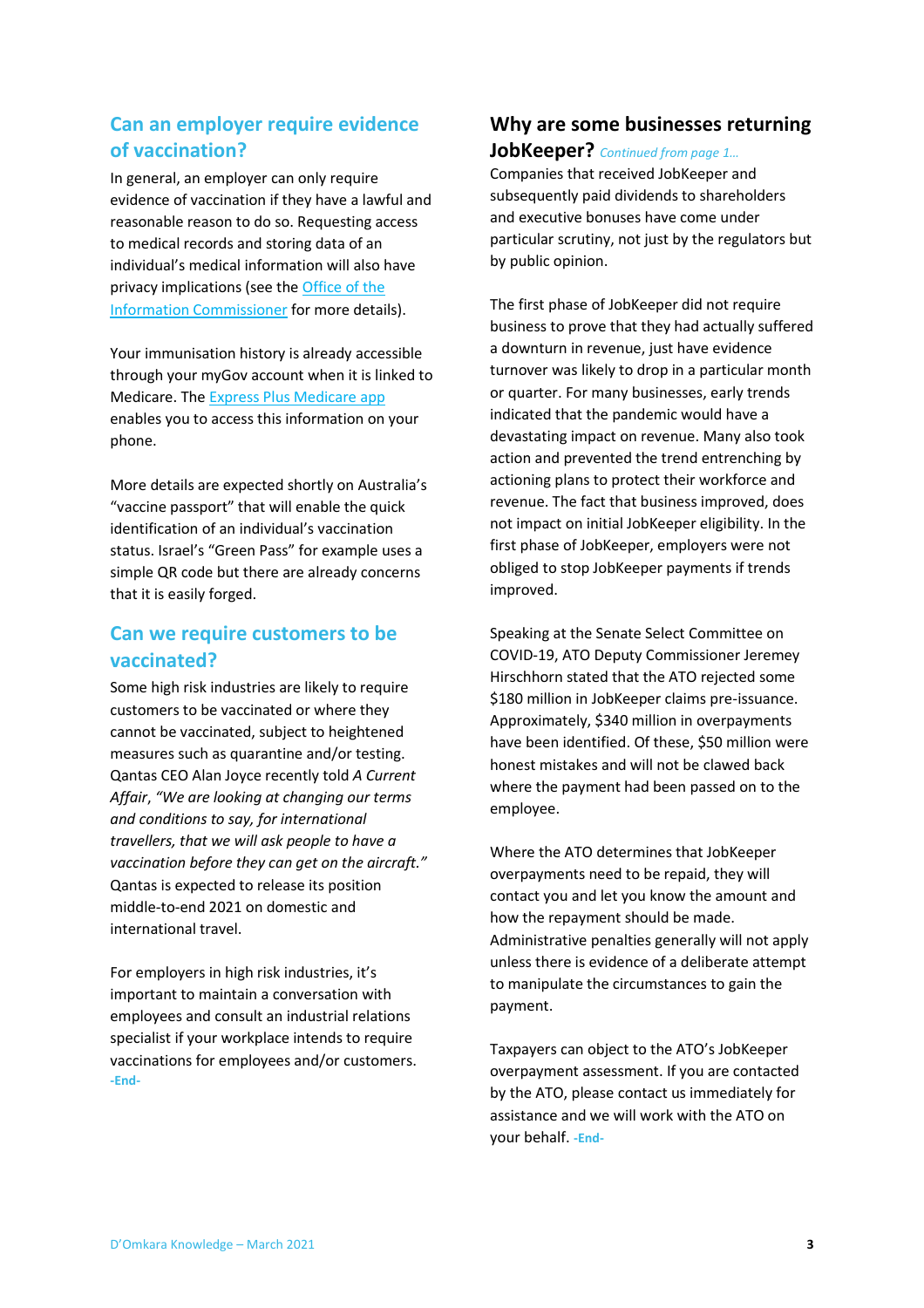# <span id="page-3-0"></span>**FBT 2021: Tax & Employee Benefits**

**Fringe benefits tax (FBT) is one of Australia's most disliked taxes because it's cumbersome and generates a lot of paperwork. The COVID-19 lockdowns have added another layer of complexity as many work patterns and behaviours changed**.

A fringe benefit is a 'payment' to an employee or an associate (an associate is someone related to you such as a spouse, child or even a friend), but in a different form to salary or wages. A benefit might be as simple as hosting a work Christmas party, providing car parking, using a work vehicle, or providing the goods or services of the business at a reduced rate to what the public pay.

If your business is not already registered for FBT, it's important to understand if fringe benefits have been provided. Generally, the ATO will look closely at unregistered employers and where there are mismatches in data.

With the FBT year ending on 31 March, we look at the key issues and the Australian Taxation Office's (ATO) hotspots.

### <span id="page-3-1"></span>**What is exempt from FBT?**

Certain benefits are excluded from the FBT rules if they are provided primarily for use in the employee's employment. These include:

- Portable electronic devices (e.g., laptop, ipad, printers, GPS, etc.,). Larger businesses are limited to the purchase or reimbursement of one portable electronic device for each employee per FBT year;
- A handbag, briefcase or satchel to carry items you are required to use and carry for work, such as laptops, tablets, work papers or diaries. Be warned that if you are using these bags for a mix of personal and work use, then the use needs to be apportioned and will not be fully exempt

from FBT. The ATO is not going to pay for your Gucci bag even if you do throw your ipad into it on occasion.

• Tools of trade.

Also, if the item or service provided to the employee is less than \$300 and is a one-off, it's generally classed as a minor benefit and exempt from fringe benefits tax.

### <span id="page-3-2"></span>**COVID-19 & FBT**

The ATO has changed how it will approach FBT compliance this year because of the impact of COVID-19 on work patterns and conditions.

**Emergency assistance such as flights and accommodation** – emergency assistance to provide immediate relief to employees because the employee is at risk of being adversely affected by COVID-19 will generally not be subject to FBT. This might include:

- Expenses incurred relocating an employee, including paying for flights home to Australia.
- Expenses incurred for food and temporary accommodation if an employee cannot travel due to restrictions (domestic, interstate or intrastate).
- Benefits provided that allow an employee to self-isolate or quarantine.
- Transporting or paying for an employee's transport expenses including car hire and transport to temporary accommodation.

For fly-in fly-out workers, this includes temporary accommodation and meals where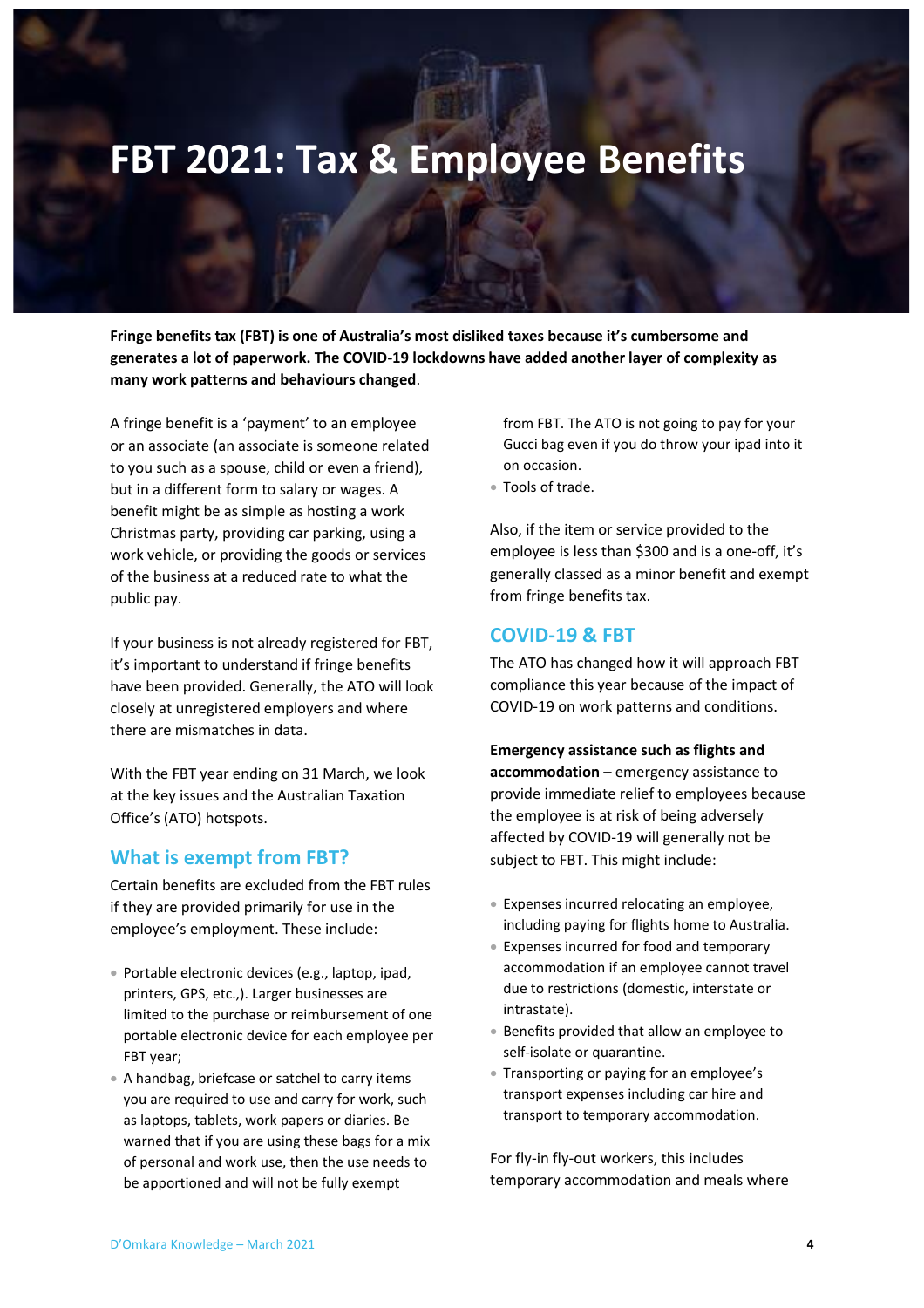they were unable to return home because of border or travel restrictions.

**Health care** - Providing flu vaccinations to employees is generally exempt from FBT because it is work-related preventative health care. However, health care treatment is only exempt from FBT if it is provided to your employees at your workplace or adjacent to your worksite. The cost of ongoing medical costs are generally not exempt.

**Company cars** - a company car garaged at an employee's home will generally attract FBT. However, this FBT year, many company carparks and places of business were closed. As a result, the ATO has stated that for employers using the operating cost method, if the "car has not been driven at all during the period it has been garaged at home, or has only been driven briefly for the purpose of maintaining the car, we will accept that you don't hold the car for the purpose of providing fringe benefits to your employee." But, you will need to maintain odometer readings that show the car has not been used.

If the car was used, fringe benefits generally applies. However, if the car was used for business purposes then this use reduces the taxable value. If the car was only used for business, the taxable value may be reduced to zero.

**Logbooks** – COVID-19 is likely to have impacted on driving patterns and the ATO have made some concessions where the 12 week log book period was interrupted.

If you are already using the logbook method and have an existing logbook in place, you can still rely on this logbook. However, you must keep odometer records for the year to show how much the car has been driven during the year including during any lockdown period.

If this is the first year you have used a logbook, you still need to keep an accurate 12 week logbook. However, if COVID-19 impacted driving patterns during that 12 weeks, then the ATO will allow you to adjust the use indicated in the logbook to account for the change in driving patterns.

**Not-for-profit salary packaging** – Not-for-profit employers often provide salary-packaged meal entertainment to employees to take advantage of the exempt or rebatable cap. For the FBT year ending 31 March 2021, the ATO has stated that they will not look into these arrangements where meals are provided by a supplier that was authorised as a meal entertainment provider as at 1 March 2020.

**Cancellation fees** – non-refundable costs for cancelled events are exempt from FBT unless the employee paid for the event themselves and was reimbursed by you. That is, if the employer paid for the event then the cancellation fee is the employer's obligation as no benefit was provided. If the employee paid for the event, the cancellation fee is the employee's obligation that has been reimbursed. It really depends on who the arrangement was between.

### <span id="page-4-0"></span>**ATO 'red flags'**

One of the easiest ways for the ATO to pick up on problem areas is where there are mismatches in the information provided to the ATO. Common problem areas include:

**Entertainment deductions with no corresponding fringe benefit** - A simple way for the ATO to pick up on a problem is when an employer claims a deduction for expensive entertainment expenses – meals out, tickets to cricket matches, etc., – but there is not a corresponding recognition of the fringe benefit. Entertainment expenses are generally not deductible and no GST credits can be claimed unless the expenses are subject to FBT.

If your business uses the 'actual' method for FBT purposes and the value of the benefits provided is less than \$300 then there might not be any FBT implications. This is because benefits provided to a client are not subject to FBT and minor benefits provided to employees (i.e.,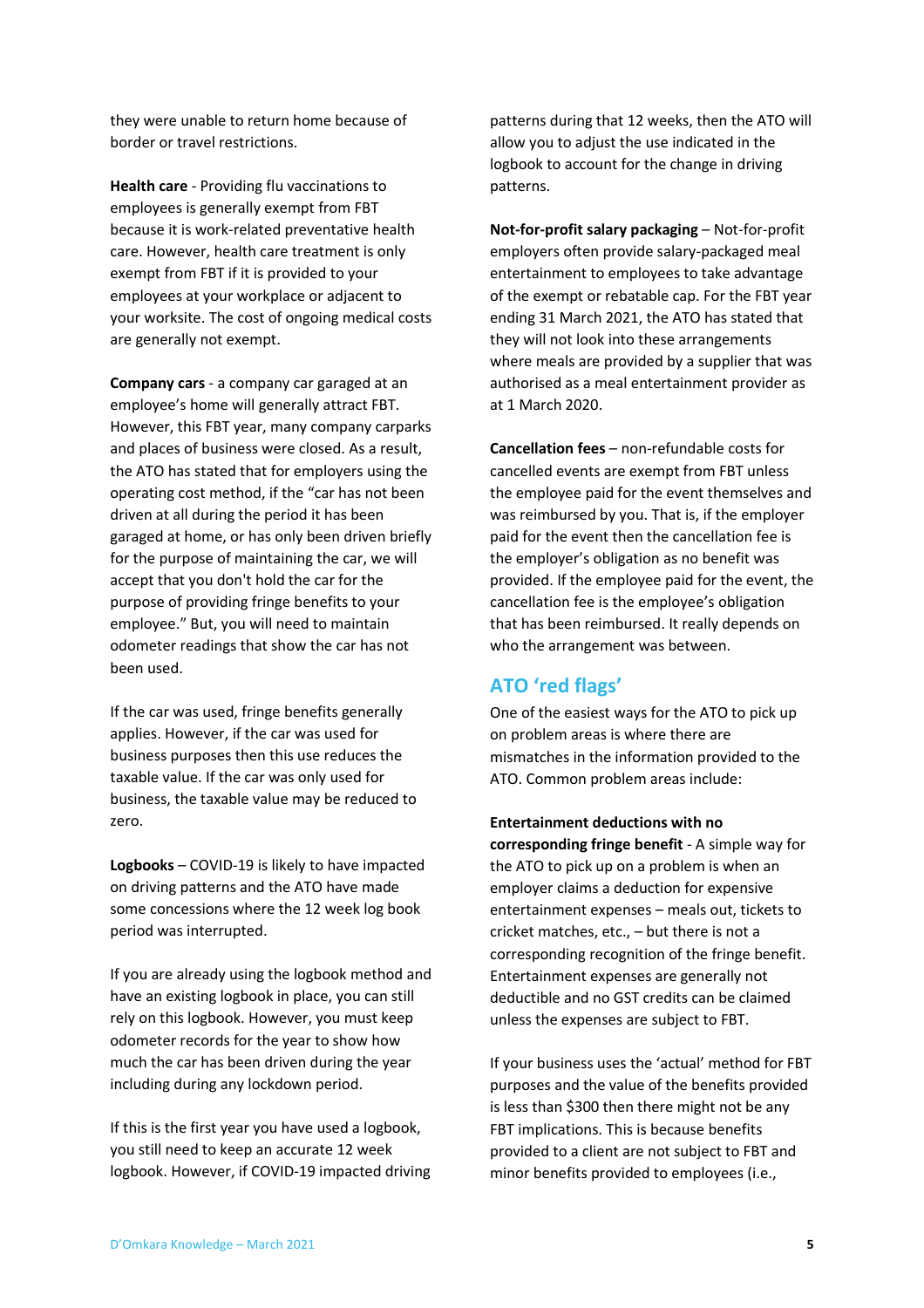value of less than \$300) on an infrequent and irregular basis are generally exempt from FBT. However, no deductions should be claimed for the entertainment and no GST credits would normally be available either.

If the business uses the 50/50 method, then 50% of the meal entertainment expenses would be subject to FBT (the minor benefits exemption would not apply). As a result, 50% of the expenses would be deductible and the company would be able to claim 50% of the GST credits.

**Employee contributions reduce fringe benefits tax but not recognised in income tax return** –

Where employee contributions reduce the amount of fringe benefits tax payable (for example where an employee makes a contribution relating to a car fringe benefit), a corresponding amount needs to be recognised in the income tax return of the employer. **-End-**

# <span id="page-5-0"></span>**The Pandemic Productivity Gap**



A recent article published in th[e Harvard](https://hbr.org/2020/12/the-pandemic-is-widening-a-corporate-productivity-gap)  [Business Review](https://hbr.org/2020/12/the-pandemic-is-widening-a-corporate-productivity-gap) by Bain & Co suggests that the pandemic has widened the productivity gap between top performing companies and others stating, *"Some have remained remarkably productive during the Covid-era, capitalizing on the latest technology to collaborate effectively and efficiently. Most, however, are less productive now than they were 12 months ago. The key difference between the best and the rest*  *is how successful they were at managing the scarce time, talent, and energy of their workforces before Covid-19."*

[Atlassian data scientists](https://www.atlassian.com/blog/teamwork/data-analysis-length-of-workday-covid) also crunched the numbers on the intensity and length of work days of software users during the pandemic. The results found that workdays were longer with a general inability to separate work and home life, and workers were working longer hours (predominantly because during lockdowns, there is no set start and end of the workday routine). Interestingly, the average length of a day for Australian workers is shorter than our international peers by up to an hour pre pandemic. Australia's average working day is around 6.8 active hours whereas the US is close to 7.2.

However, working longer does not mean working more productively. Atlassian's research shows that while the length of the working day increased and the intensity of work increased earlier and later in the day, intensity during "normal" hours generally decreased.

So, how do we measure productivity? Bain & Co suggests:

- The best companies have minimised wasted time and kept employees focused; the rest have not. Those that were able to collaborate effectively with team members and customers pre pandemic fared the best. Poor collaboration and inefficient work practices reduce productivity.
- The best have capitalised on changing work patterns to access difference-making talent (they acquire, develop, team, and lead scarce, difference-making talent).
- The best have found ways to engage and inspire their employees. Research shows an engaged employee is 45% more productive than one that is merely a satisfied worker.

The productivity gap was always there. The pandemic merely brought the gap into stark contrast.

**-End-**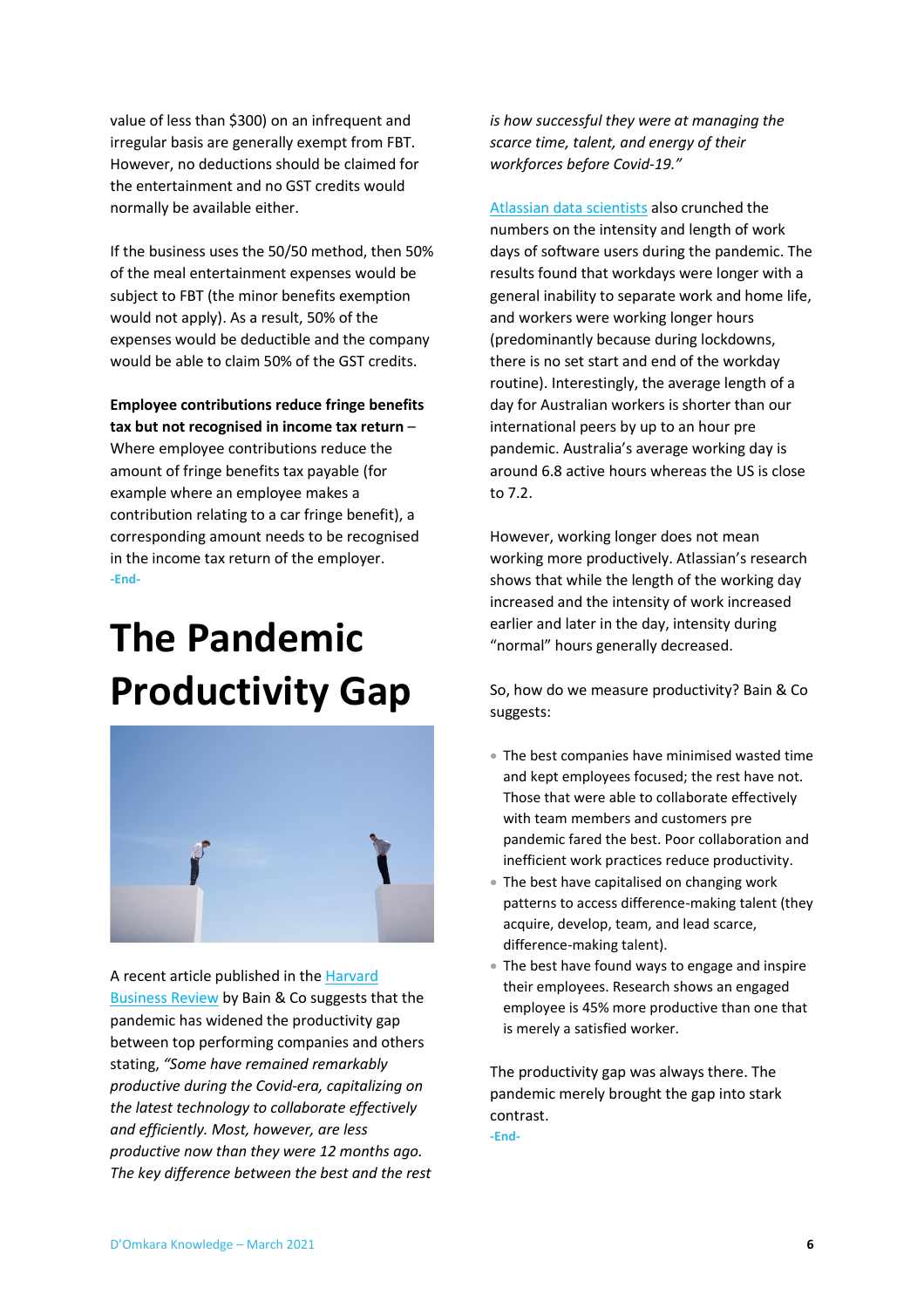

# D'Omkara **Knowledge April 2021**

We are here to help, contact us today:

#### **D'Omkara Accountants Pty Ltd**

| Phone | 03 9579 |
|-------|---------|
| Web   | www.dc  |
| Email | team@d  |

4450 www.domkara.com.au omkara.com.au

| THE 1 JULY 2021 SUPERANNUATION             |  |  |  |
|--------------------------------------------|--|--|--|
|                                            |  |  |  |
| How will the transfer balance cap impact   |  |  |  |
| me?<br>2                                   |  |  |  |
| You are accumulating super 2               |  |  |  |
| You have started taking your super2        |  |  |  |
| The amount you can contribute to super     |  |  |  |
| will increase<br>3                         |  |  |  |
| The bring forward rule3                    |  |  |  |
| <b>TAX TREATMENT OF JOBKEEPER PAYMENTS</b> |  |  |  |
| <b>HANDED BACK TO ATO3</b>                 |  |  |  |
|                                            |  |  |  |
|                                            |  |  |  |
|                                            |  |  |  |
| PROFESSIONAL SERVICES FIRM PROFITS         |  |  |  |
|                                            |  |  |  |
| The draft guidance for professional        |  |  |  |
|                                            |  |  |  |
| <b>QUOTE OF THE MONTH5</b>                 |  |  |  |
| <b>NATIONAL LICENCE RECOGNITION FOR</b>    |  |  |  |
|                                            |  |  |  |
| JOBMAKER FAILS TO BOOST EMPLOYMENT         |  |  |  |
|                                            |  |  |  |
| Unemployment rate at pre COVID-19          |  |  |  |
|                                            |  |  |  |

**Note:** The material and contents provided in this publication are informative in nature only. It is not intended to be advice and you should not act specifically on the basis of this information alone. If expert assistance is required, professional advice should be obtained.



# <span id="page-6-0"></span>**The 1 July 2021 superannuation changes**

**Changes from 1 July 2021 will impact on how much money you can contribute to superannuation and how much you can have in your retirement phase superannuation account.**

In general, your superannuation is either in an accumulation account (when you are building your super), a retirement account (when you meet preservation age and certain conditions of release and can withdraw your super), or in between when you are transitioning to retirement (when you reach perseveration age, are working reduced hours and take some of your superannuation as a pension).

The amount of money you can transfer from your accumulation account into your tax-free retirement account is limited by a transfer balance cap (TBC). From 1 July 2021, the current \$1.6m general TBC will be indexed to \$1.7m and once indexed, no single cap will apply to all individuals (each person will have an individual TBC between \$1.6m and \$1.7m).

Indexation will also change other superannuation caps and limits including:

- Non-concessional contributions (contributions from after tax income)
- Concessional contributions (contributions from before tax income such as super guarantee, salary sacrificed super amounts, or contributions you make and claim a tax deduction for etc.)
- Co-contributions (personal contributions made by low and middle income earners matched by the Government up to \$500), and
- Contributions you make on behalf of your spouse that are eligible for a tax-offset.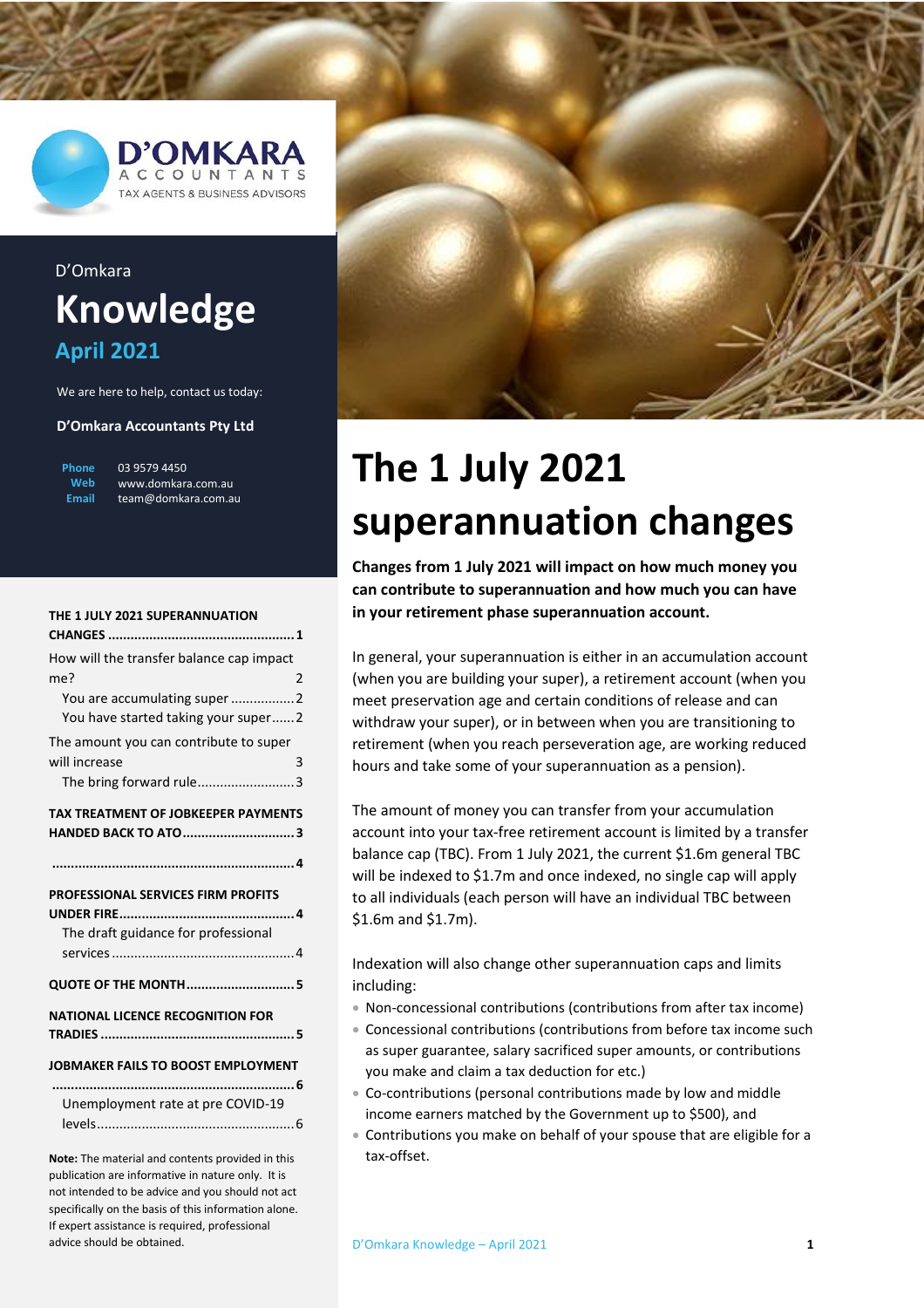## <span id="page-7-0"></span>**How will the transfer balance cap impact me?**

### <span id="page-7-1"></span>**You are accumulating super**

If you are building your superannuation (accumulation phase) and not withdrawing it\*, indexation of the TBC is a good thing because from 1 July 2021 you will be able to access more of your superannuation tax-free. If you start taking your superannuation after 1 July 2021, for example if you meet a condition of release and retire, your transfer balance cap will be \$1.7m. Essentially, if you have never had a transfer balance account credit, then the full indexation is available to you.

For low and middle income earners claiming the government co-contribution, the limit will increase in line with indexation to \$1.7m.

Similarly, if you are contributing superannuation to your spouse and claiming the tax offset, the limit will increase in line with indexation to \$1.7m. That is, you can contribute to your spouse's superannuation and claim the tax offset as long as their TBC is not more than \$1.7m.

### <span id="page-7-2"></span>**You have started taking your super**

If you started taking your superannuation before 1 July 2021 and have already had a credit added to your transfer balance account, then your TBC will be between \$1.6m and \$1.7m depending on the balance of your transfer balance account between 1 July 2017 and 30 June 2021. If your account reached \$1.6m or more at any point during this time, your TBC after 1 July 2017 will remain at \$1.6m. If the highest credit ever in your account was between \$1 and \$1.6m, then your TBC will be proportionally indexed based on the highest ever credit balance your transfer balance account reached. That is, the ATO will look at the highest amount your transfer balance account has ever been, then apply indexation to the unused cap amount. For example, if you started a retirement phase income stream valued at \$1.2m on 1 October

2018 and this was the highest point of your account before 1 July 2021, then your unused cap is \$400,000. This unused cap amount is used to work out your unused cap percentage (400k/1.6m=25%). The unused cap percentage is then applied to \$100,000 (\$100k\*25%=\$25k) to create your new TBC of \$1,625,000.

Note that indexation only applies to the difference between the \$1.6m TBC and the **highest point of your account at any point between 1 July 2017 and 30 June 2021**, not the value of your account at 30 June 2021. That is, if you made additional contributions after 1 October 2018 that increased your account to say \$1,440,000, then indexation would apply to your unused cap of \$160,000 (instead of \$400,000), creating a TBC on 1 July 2021 of \$1,610,000.

Indexation does not impact existing child death benefit beneficiaries. Child death benefit income streams commencing after 1 July 2021 will be entitled to the increment if the parent never had a transfer balance account or a proportion if the parent had a transfer balance account.

If you receive income from a capped defined benefit income stream and you are 60 years of age or more, or the income stream is from a death benefit where the member was over 60 at the time of death, then the defined benefit income cap will increase to \$106,250 for most individuals. This will mean that the money your fund withholds from your income stream may change.

**-End-**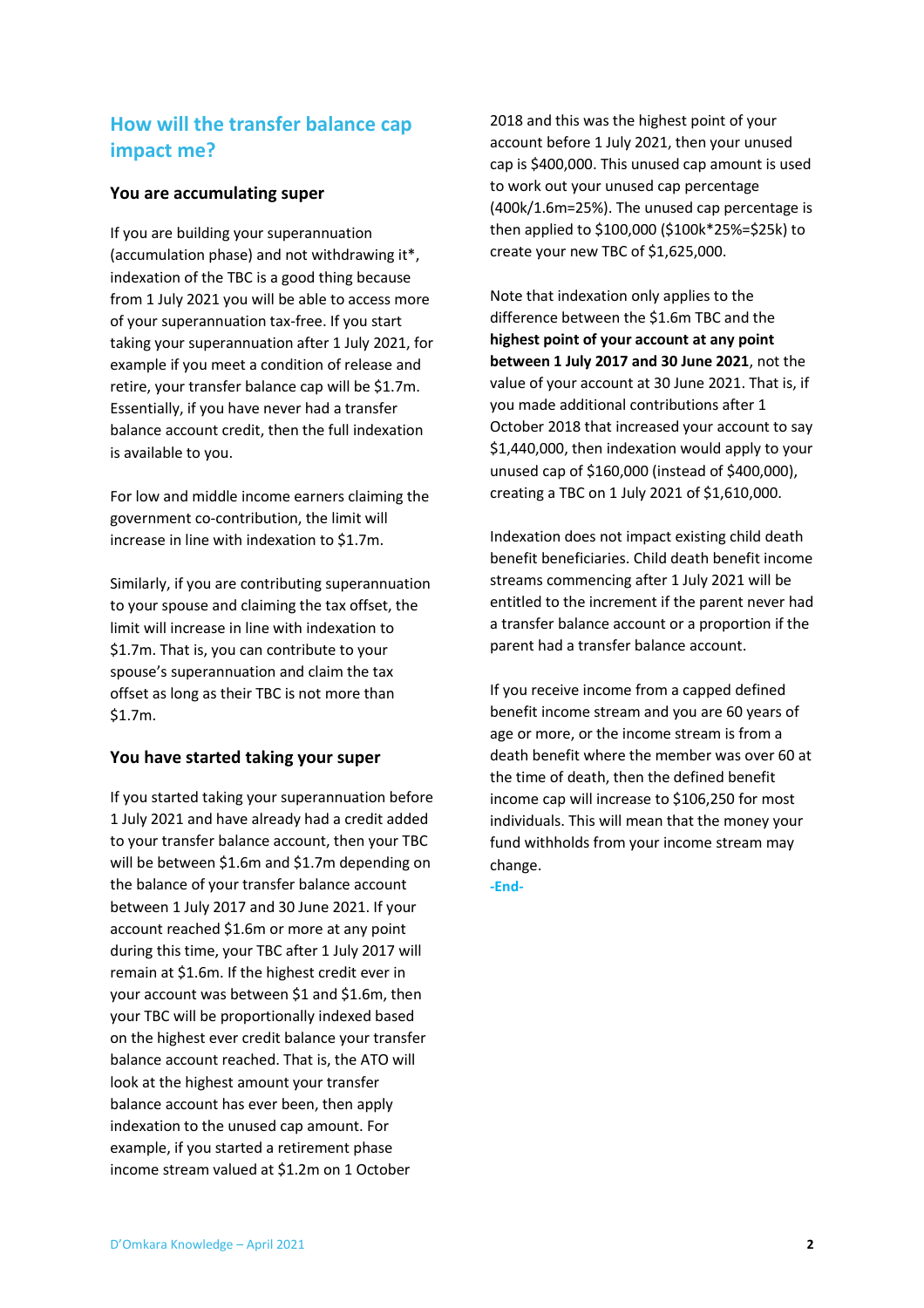# <span id="page-8-0"></span>**The amount you can contribute to super will increase**

Indexation will increase the concessional and non-concessional contribution caps from 1 July 2021. These caps are indexed by average weekly ordinary time earnings (AWOTE).

| Cap                                   | <b>Current cap</b> | Cap from 1<br><b>July 2021</b> |
|---------------------------------------|--------------------|--------------------------------|
| Concessional<br>contributions cap     | \$25,000           | \$27,500                       |
| Non-concessional<br>contributions cap | \$100,000          | \$110,000                      |

### <span id="page-8-1"></span>**The bring forward rule**

The bring forward rule enables you to contribute up to three years' worth of non-concessional contributions in the one year. That is, from 1 July 2021, you could contribute up to \$330,000 to your superannuation in one year. You can use the bring forward rule if you are 64 or younger on 1 July of the relevant financial year of the contribution and the contribution will not increase your total super balance by more than your transfer balance account cap.

If you utilised the bring forward rule in previous years, your non-concessional cap will not change. You will need to wait until your three years has expired before utilising the new cap limit.

| 1 July 2017 -  |              | After 1 July 2021 |                     |
|----------------|--------------|-------------------|---------------------|
|                | 30 June 2021 |                   |                     |
| Total          | Contribution | <b>Total</b>      | <b>Contribution</b> |
| Super          | and bring    | Super             | and bring           |
| <b>Balance</b> | forward      | <b>Balance</b>    | forward             |
| (TSB)          | available    | (TSB)             | available           |
| $<$ \$1.4m     | \$300,000    | $<$ \$1.48m       | \$330,000           |
| $$1.4m -$      | \$200,000    | $$1.48m -$        | \$220,000           |
| \$1.5m         |              | \$1.59m           |                     |
| $$1.5m -$      | \$100,000    | $$1.59m -$        | \$110,000           |
| \$1.6m         |              | \$1.7m            |                     |
| $$1.6m+$       | Nil          | $$1.7m+$          | Nil                 |

*\* excludes withdrawals made under the COVID 19 relief measures.* 

**-End-**

# <span id="page-8-2"></span>**Tax treatment of JobKeeper payments handed back to ATO**

**The ATO has clarified the tax treatment of JobKeeper payments handed back to the Government. The clarification comes after the Super Retail Group, Dominos Pizza and Toyota collectively returned more than \$20 million in JobKeeper payments after reporting exceptional trading results.**

Where a business has handed back JobKeeper despite qualifying for the payments, the ATO states that:

- JobKeeper payments returned to the Government are still included in assessable income, and
- The returned payments may be deductible in limited circumstances if the repayment is to a achieve the business's objectives. For example, if the media exposure from the returned payment generates goodwill for the business or publicises the business, or the repayment prevents a downturn in business activity.

The message is, if you are returning JobKeeper payments voluntarily, make the decision public. If no one knows about the repayment then it is unlikely to be deductible. If your business decides to hand back JobKeeper despite being entitled to the payments, special arrangements will need to be put in place with the ATO as the repayments are treated differently and require a special payment reference number.

We note that if your business and your employees qualified for the first tranche of JobKeeper payments, you are under no obligation to return the money if trading conditions were better than the estimate you provided to the ATO.

**-End-**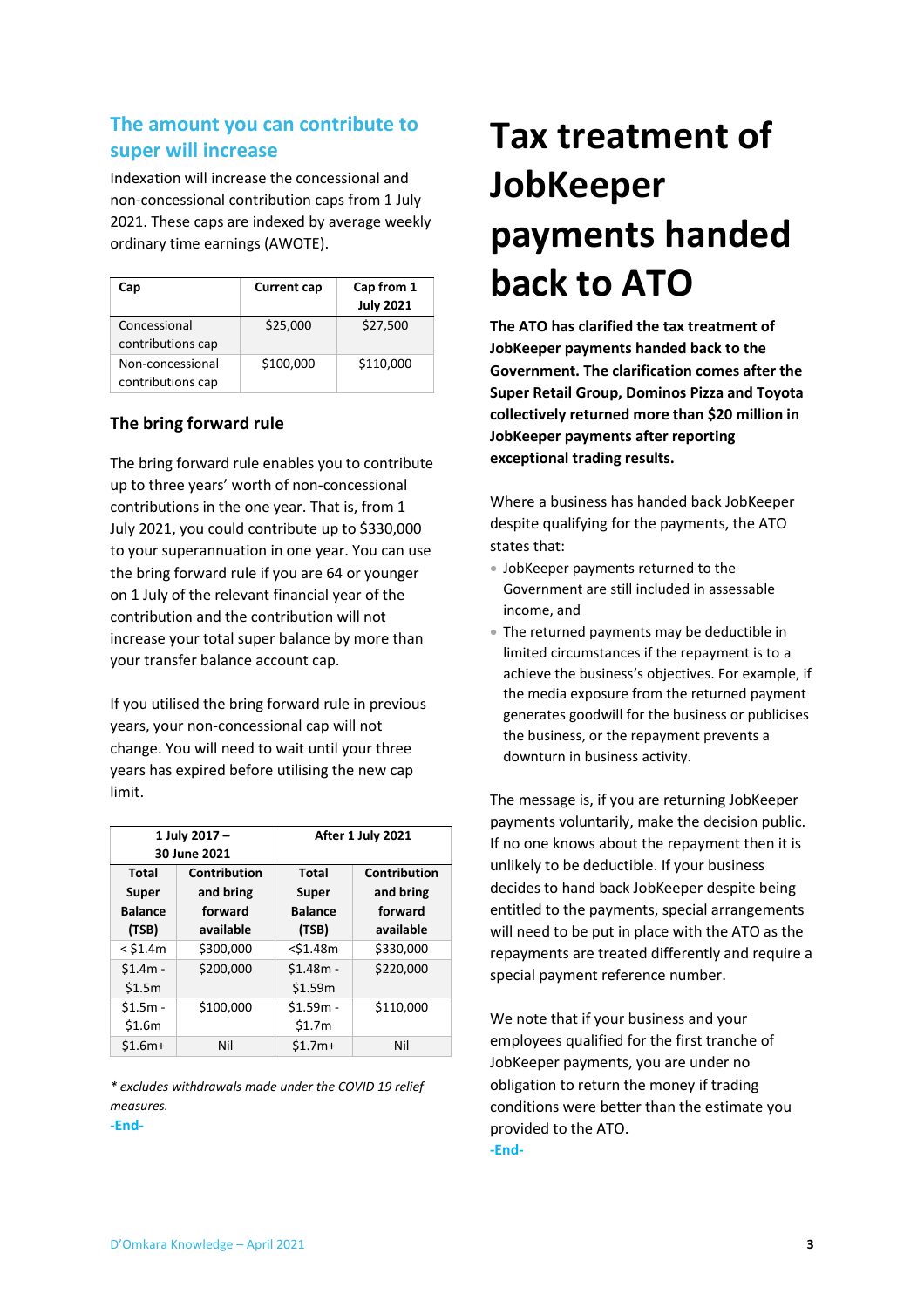# <span id="page-9-1"></span><span id="page-9-0"></span>**Professional services firm profits under fire**

**The Australian Taxation Office (ATO) has been concerned for some time about how many professional services firms are structured – specifically, professional practices such as lawyers, architects, medical practices, engineers, architects etc., operating through trusts, companies and partnerships of discretionary trusts and how the profits from these practices are being taxed.**

New draft guidance (PCG 2021/D2) released last month from the ATO takes a strong stance on structures designed to divert income so the professional ends up receiving very little income directly for their work, reducing their taxable income. Where these structures appear to be in place to divert income to create a tax benefit for the professional, Part IVA may apply. Part IVA is an integrity rule which allows the Commissioner to remove any tax benefit received by a taxpayer where they entered into an arrangement in a contrived manner in order to obtain a tax benefit. Part IVA may apply to schemes designed to ensure that the professional is not appropriately rewarded for the services they provide to the business, or that they receive a reward which is substantially less than the value of those services.

### <span id="page-9-2"></span>**The draft guidance for professional services**

Set to apply from 1 July 2021, the draft guidance sets out a series of tests to create a risk score. This risk score is then used to classify the practitioner as falling within a Green, Amber or Red risk zone and determines if the ATO should

take a closer look at you and your firm. Those in the green zone are at low risk of the ATO directing its compliance efforts to you. Those in the red zone, however, can expect a review to be initiated as a matter of priority with cases likely to proceed directly to audit.

The risk assessment framework will only apply if the firm first meets two gateway tests.

- **Gateway 1** considers whether there is commercial rationale for the business structure and the way in which profits are distributed, especially in the form of remuneration paid. Red flags would include arrangements that are more complex than necessary to achieve the relevant commercial objective, and where the tax result is at odds with the commercial venture, for example, where a tax loss is claimed for a profitable commercial venture.
- **Gateway 2** requires an assessment of whether there are any high-risk features. Potentially highrisk features include financing arrangements relating to non-arm's length transactions, where income of a partnership is assigned in a way that is not consistent with existing guidelines, and where there are multiple classes of shares or units held by non-equity holders.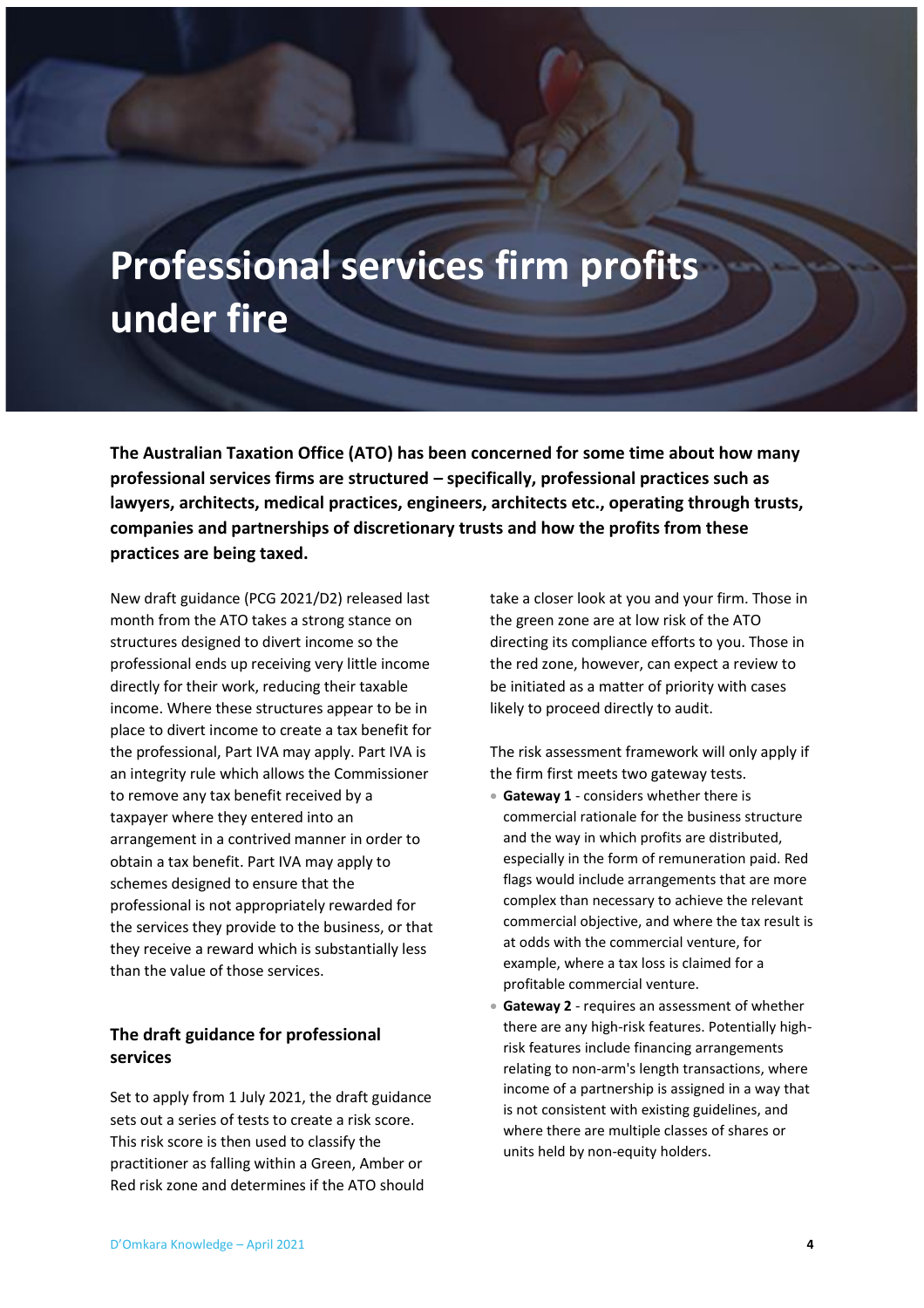If the gateway tests are passed, then you can self-assess your risk level against the ATO's risk assessment factors. There are 3 factors to be considered:

- the professional's share of profit from the firm (and service entities etc) compared with the share of firm profit derived by the professional and their related parties;
- the total effective tax rate for income received from the firm by the professional and their related parties; and
- the professional's remuneration as a percentage of the commercial benchmark for the services provided to the firm.

The resulting 'score' from these factors determines your risk zone. Some arrangements that were previously considered low risk may now fall into a higher risk zone.

For professional services firms, it will be important to assess the risk level and this needs to be done for each principal practitioner separately. Those in the amber or red zone who want to be classified as low risk need to start thinking about what needs to change to move into the lower risk zone.

Where other compliance issues are present such as failure to recognise capital gains, misuse of the superannuation systems, failure to lodge returns or late lodgement, etc., - a green zone risk assessment will not apply. **-End-**

# <span id="page-10-0"></span>**Quote of the month**

"You can't ask customers what they want and then try to give that to them. By the time you get it built, they'll want something new."

**Steve Jobs**

# <span id="page-10-1"></span>**National licence recognition for tradies**

Builders, electricians, plumbers, architects, real estate agents, security guards and other workers who hold an occupational licence in their home state or territory and who want to do the same work in another state or territory will soon be automatically deemed to have the necessary licence.

The Federal, State and Territory Governments have agreed to a mutual recognition regime that will be implemented by the Federal Government. Exposure draft legislation enabling the seamless mutual recognition scheme was released last month with the scheme expected to start from 1 July 2021.

Workers will not need to pay additional licence fees or apply for additional licences.

Workers working in another state or territory will need to comply with local laws and regulations (including vulnerable people character test) and in some cases will need to notify the regulator they intend to work in their State. The States have the capacity to refuse a registration or type of license from mutual recognition.

Those subject to disciplinary action or who have conditions on their registration as a result of disciplinary, civil or criminal action will be excluded from automatic mutual recognition. Information on cancelled or suspended registrations and disciplinary proceedings and to record cancellations and suspensions on registers, will be shared.